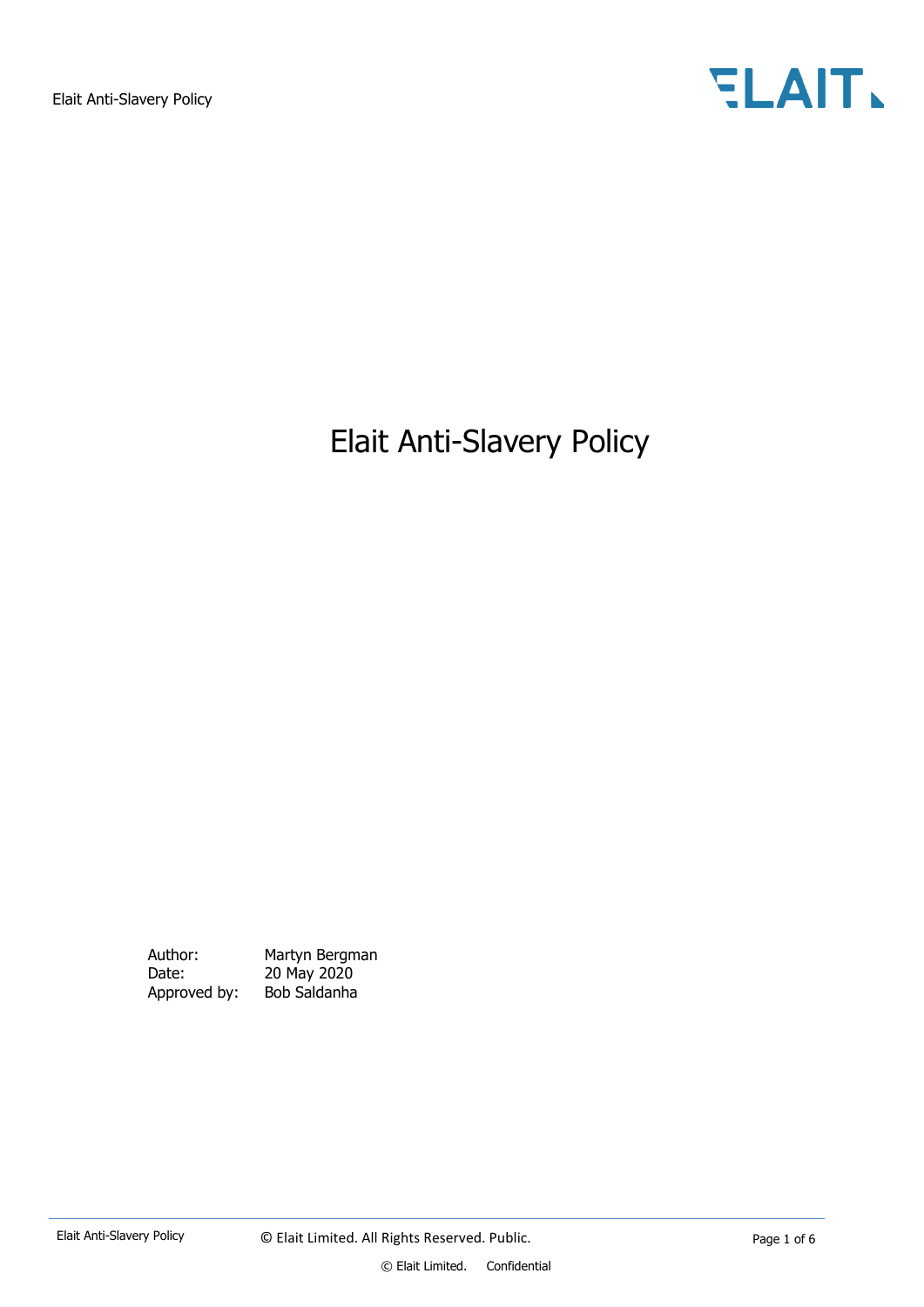

## INTELLECTUAL PROPERTY RIGHTS

### CONFIDENTIAL & PROPRIETARY

This document is confidential and is published for reference by employees of Elait India, with the inclusion of the copyright notice set forth below.

### **COPYRIGHTS**

Copyright © 2020 Elait Ltd. All rights reserved.

Reproduction, adaptation, or translation without prior written permission is prohibited, except as allowed under copyright law or license from Elait Ltd.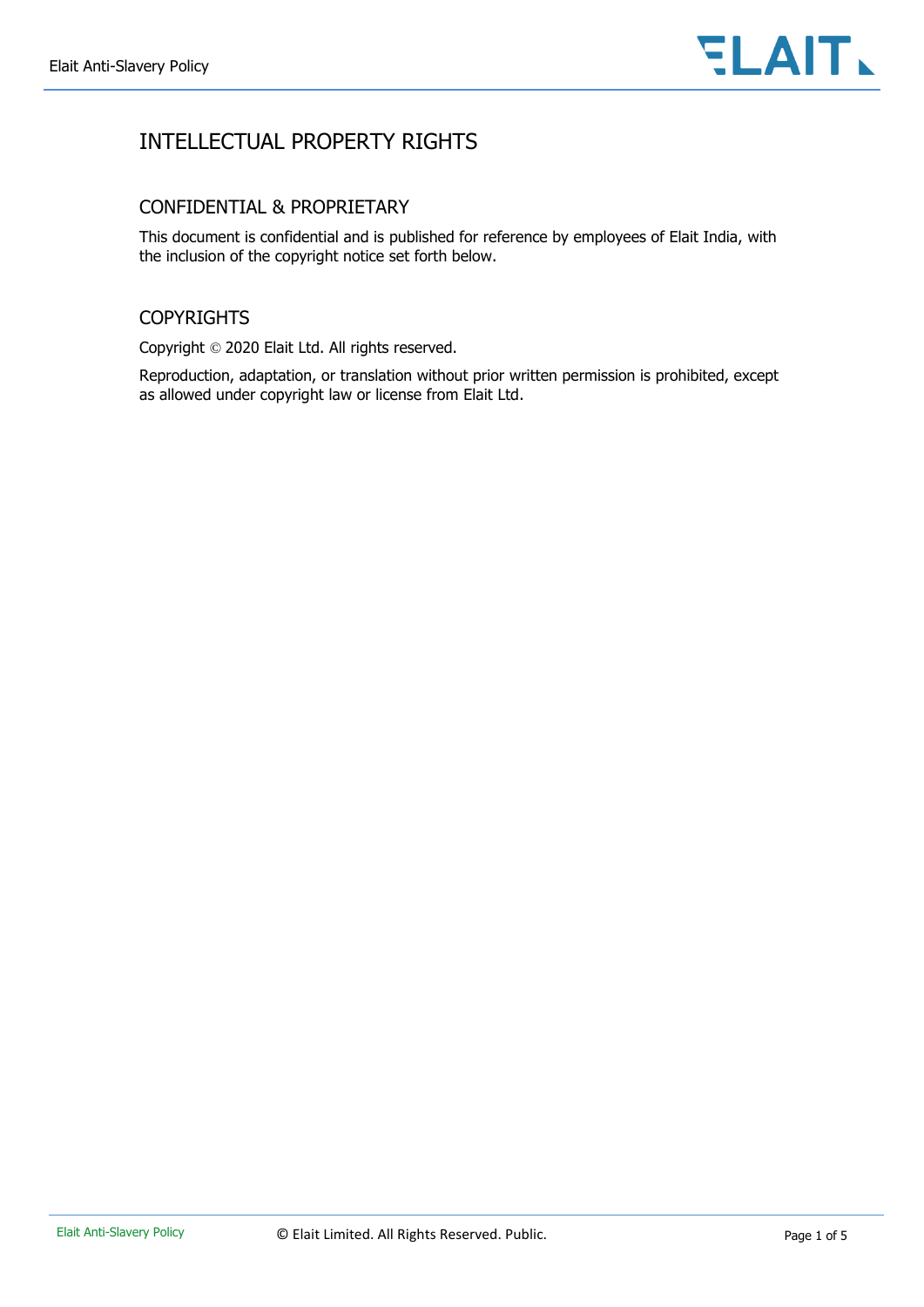### **Version Control**

| <b>Author</b>      | <b>Version</b> | <b>Date</b> | <b>Details</b>            |
|--------------------|----------------|-------------|---------------------------|
| Martyn Bergman     | 1.0            | 13/06/2020  | Initial Approved Version. |
| Sudarsan Santhanam | 1.1            | 14/02/2021  | Minor changes.            |
|                    |                |             |                           |
|                    |                |             |                           |
|                    |                |             |                           |

### **Related documents**

| <b>Title</b> | <b>Author</b> |
|--------------|---------------|
|              |               |
|              |               |
|              |               |
|              |               |
|              |               |

### **Distribution List**

| <b>Name</b>                            | <b>Email Address</b>            | Action $(*)$ | <b>Due Date</b> |
|----------------------------------------|---------------------------------|--------------|-----------------|
| Bob Saldanha<br>bob.saldanha@elait.com |                                 | Approve      |                 |
| All India employees                    | Elait.india.employees@elait.com | Inform       |                 |
|                                        |                                 |              |                 |
|                                        |                                 |              |                 |
|                                        |                                 |              |                 |

(\*)Action types: Approve, Review and Inform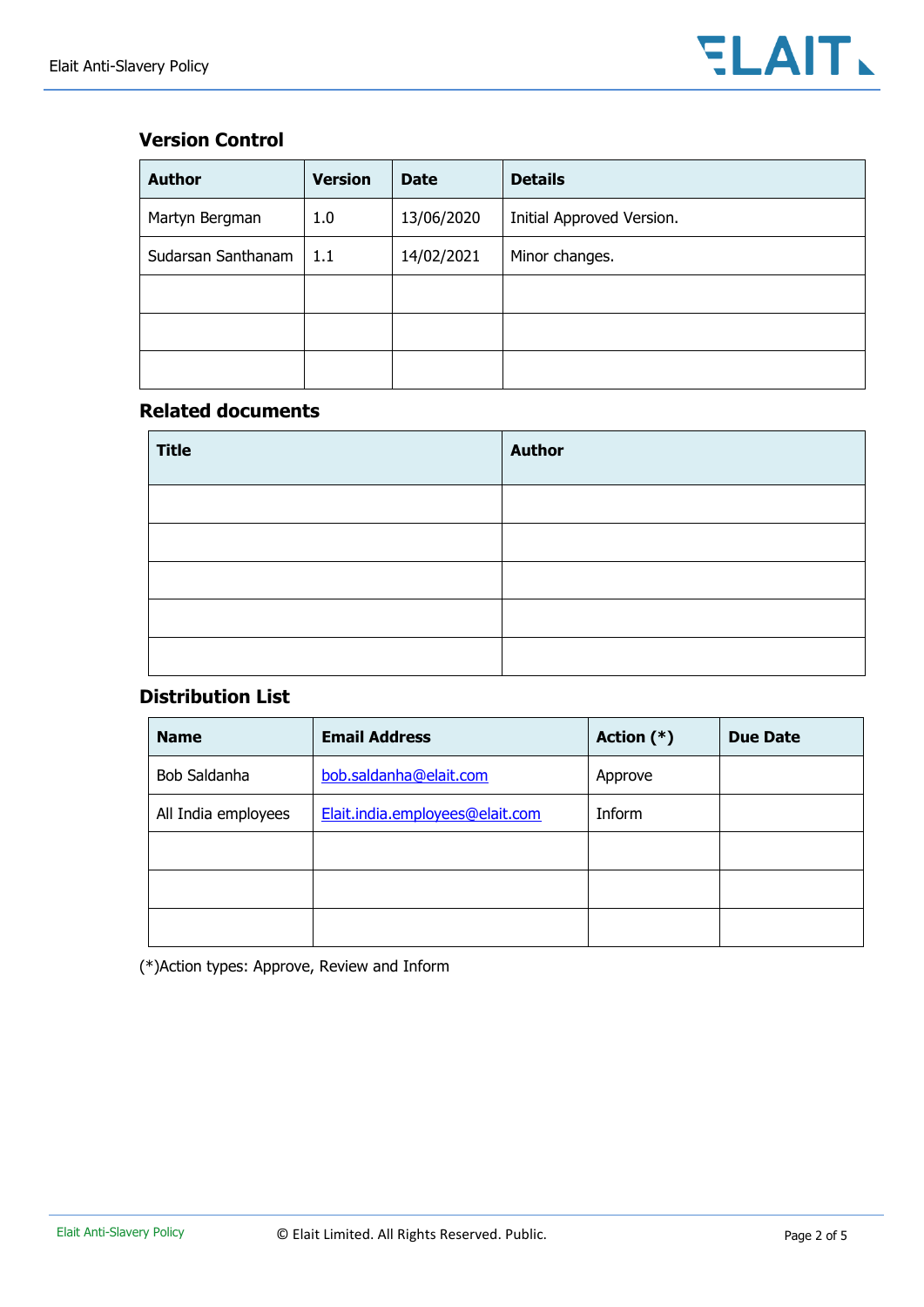

## **Table of Contents**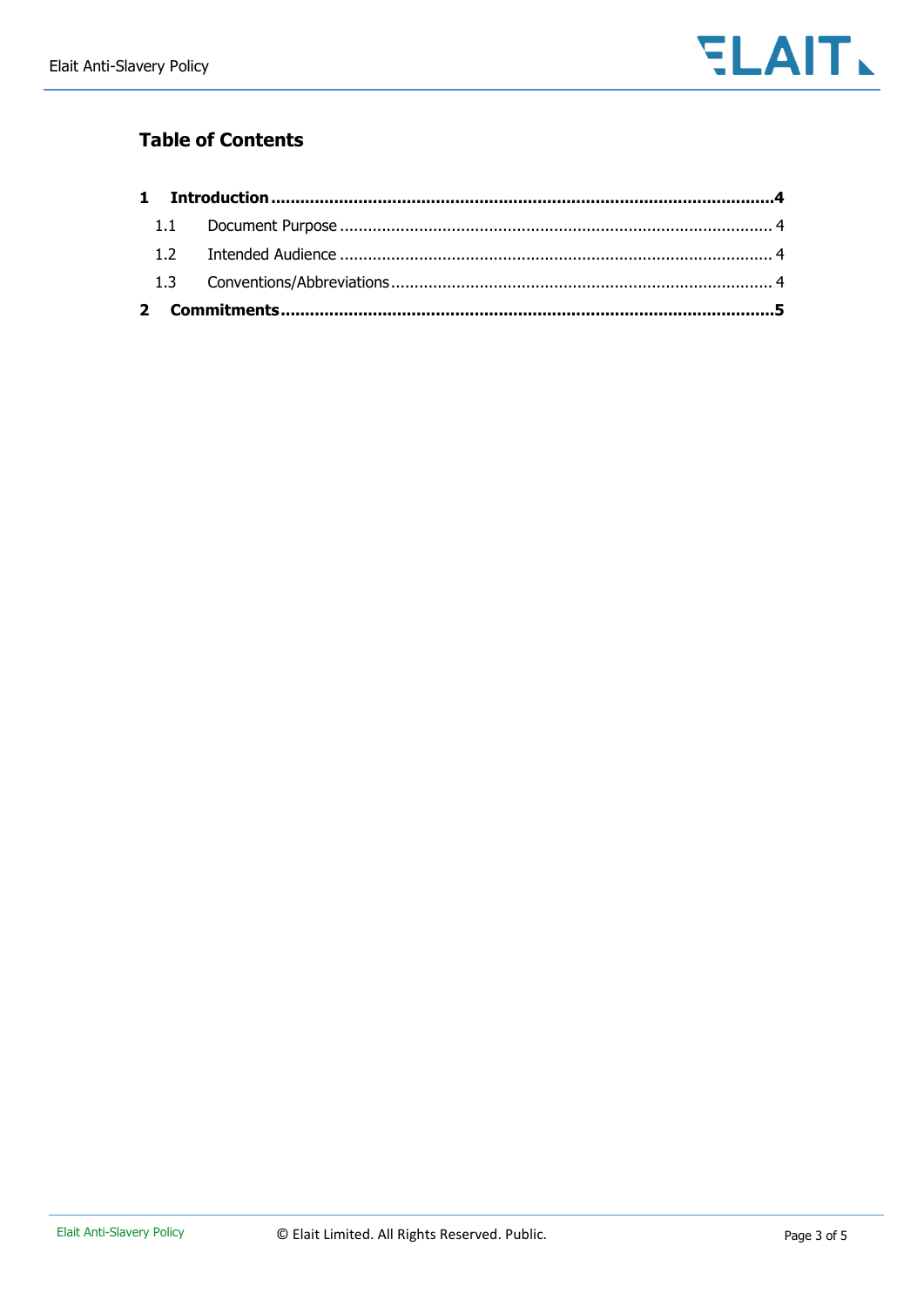

## <span id="page-4-0"></span>1 Introduction

### <span id="page-4-1"></span>1.1 Document Purpose

This policy applies to all persons working for us or on our behalf in any capacity, including employees at all levels, directors, officers, agency workers, seconded workers, volunteers, agents, contractors and suppliers.

Elait Ltd strictly prohibits the use of modern slavery and human trafficking in our operations and supply chain. We have and will continue to be committed to implementing systems and controls aimed at ensuring that modern slavery is not taking place anywhere within our organisation or in any of our supply chains. We expect that our suppliers will hold their own suppliers to the same high standards.

## <span id="page-4-2"></span>1.2 Intended Audience

This document is intended for all employees and direct-contractors of Elait and its subsidiaries. It is assumed that associates who go through this document understand the contents in their entirety. Failure to understand will not be considered as defence, in case of non-adherence to policies and guidelines stated herein.

## <span id="page-4-3"></span>1.3 Conventions/Abbreviations

In this document, the conventions and abbreviations are as follow:

| <b>Term</b> | <b>Description</b>                                   |  |
|-------------|------------------------------------------------------|--|
| Offshore    | Elait IT Technology Services Pvt Ltd, based in India |  |
| HR / HRD    | Human Resources Department                           |  |
| Admin       | <b>Administration Department</b>                     |  |
| Offshore    | Any of the company locations in India                |  |
| Onshore     | Elait, UK                                            |  |